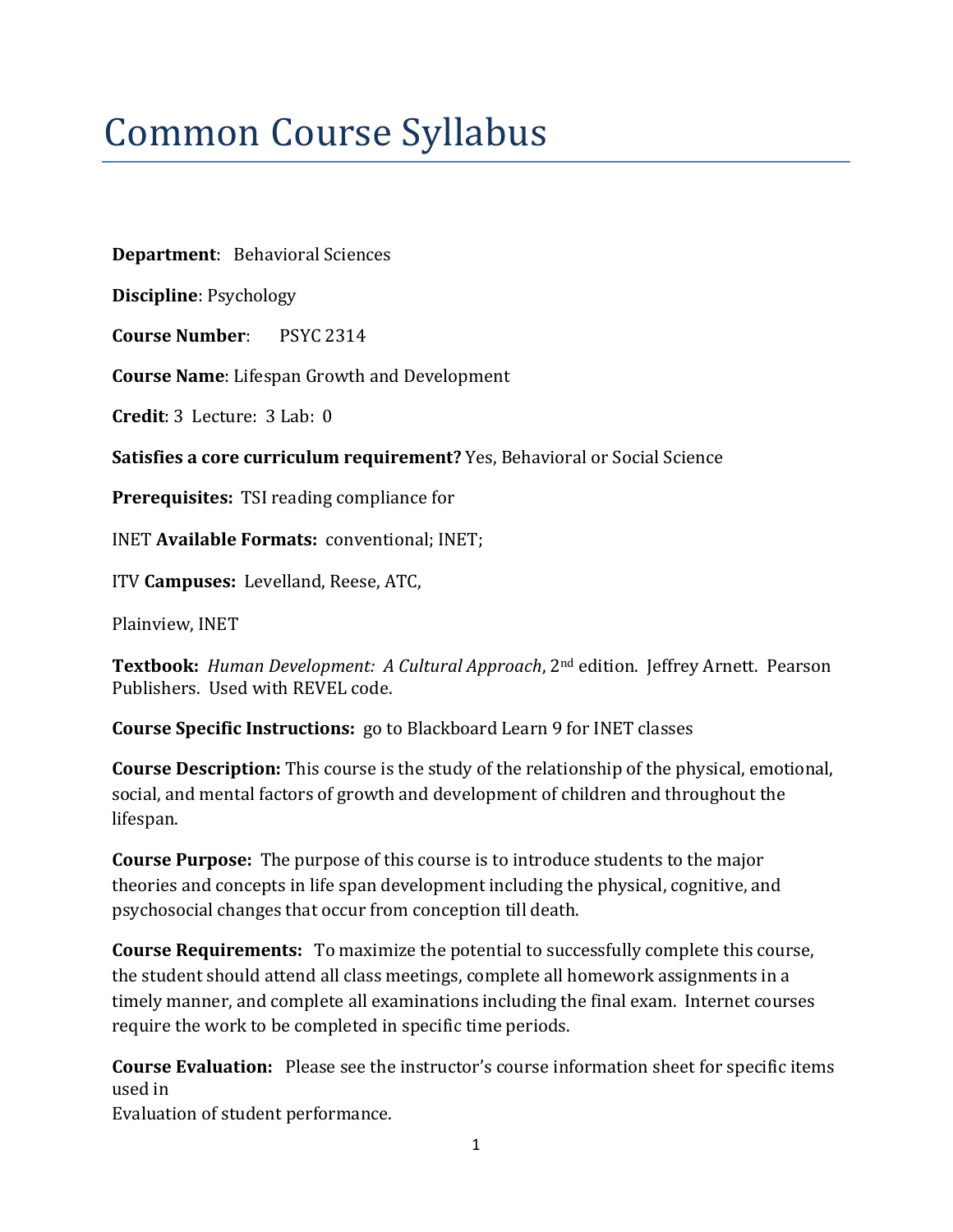## **Student Learning Outcomes:**

Students who have successfully completed this course will be expected to:

1. Describe the stages of the developing person at different periods of the life span from birth to death.

2. Discuss the social, political, economic, and cultural forces that affect the development process of the individual.

3. Identify factors of responsible personal behavior with regard to issues such as sexual activity, substance abuse, marriage and parenting.

4. Explain the biosocial, cognitive and psychological influences throughout the lifespan as an ongoing set of processes, involving both continuity and change.

5. Describe the different developmental perspectives of the major theories of development (i.e. cognitive, learning, humanistic and psychodynamic).

6. Identify examples of some of the cultural and ethnic differences that influence development throughout the lifespan.

7. Discuss the various causes or reasons for disturbances in the developmental process.

#### **Core Objectives addressed**:

 **Communication skills**- to include effective written, oral and visual communication.

- **Critical thinking skills** to include creative thinking, innovation, inquiry and analysis, evaluation and synthesis of information.
- **Empirical and Quantitative skills** to include the manipulation and analysis of numerical data or observable facts resulting in informed conclusions.

 **Social Responsibility**- to include the demonstrated intercultural knowledge and competence, knowledge of civic responsibility, and the ability to engage effectively in regional, national and global communities.

## **Coordinating Board Approval Number (CIP)** 42.2703.51 25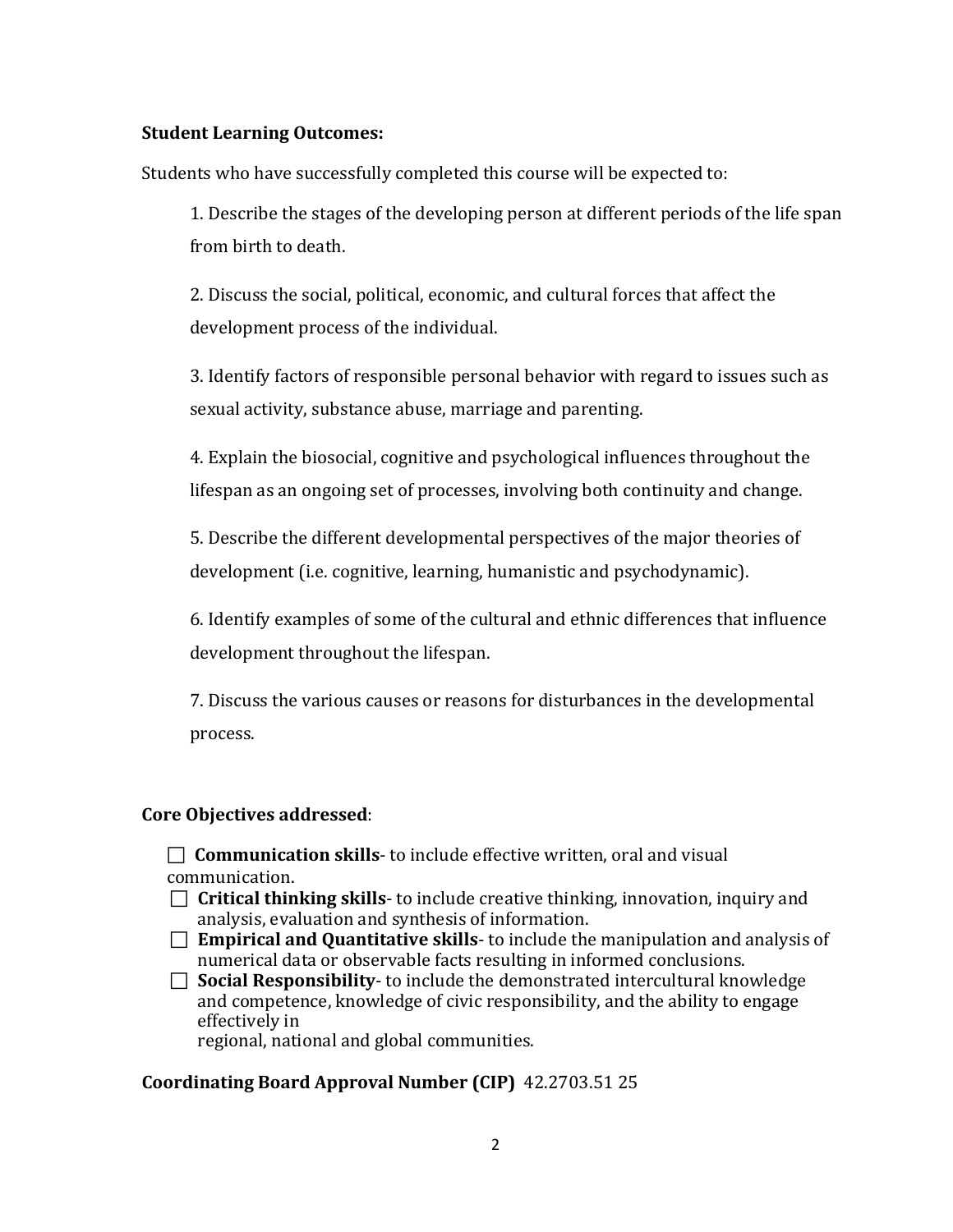## **Instructor's Course Information: Dr. Skinner**

**Course Information**: PSYC 2314 – 001, 005

**Office Hours**: AD 146 MW 7:00 – 8:00; 11:00-12:00; TR 7:00-8:00 am; 11:00 -12:00 am., F 7:30 to 9:00 am

**Email Address**: [pskinner@southplainscollege.edu](mailto:pskinner@southplainscollege.edu)

**Office Phone**: 806-716-2455

### **Course Policies:**

**Student Conduct**: The student handbook clearly defines appropriate classroom conduct. A student can be asked to leave the class for inappropriate conduct. You should not disrupt the class since you interfere with the learning process for your peers. Talking, sleeping, cell phones ringing, or other disruptive behaviors will result in a warning and then can result in the student being dropped from the class. If you must have a phone for sick children or emergency reasons, please put the phone on "silent" because a ringing/singing phone is very disruptive to the class.

## **Campus Concealed Carry syllabus statement:**

Campus Concealed Carry - Texas Senate Bill - 11 (Government Code 411.2031, et al.) authorizes the carrying of a concealed handgun in South Plains College buildings only by persons who have been issued and are in possession of a Texas License to Carry a Handgun. Qualified law enforcement officers or those who are otherwise authorized to carry a concealed handgun in the State of Texas are also permitted to do so. Pursuant to Penal Code (PC) 46.035 and South Plains College policy, license holders may not carry a concealed handgun in restricted locations. For a list of locations, please refer to the SPC policy at:

[\(http://www.southplainscollege.edu/human\\_resources/policy\\_procedure/hhc.php\)](http://www.southplainscollege.edu/human_resources/policy_procedure/hhc.php)

Pursuant to PC 46.035, the open carrying of handguns is prohibited on all South Plains College campuses. Report violations to the College Police Department at 806-716-2396 or 9-1-1.

**Late Work and Missed Assignments:** Work is due on the dates assigned and cannot be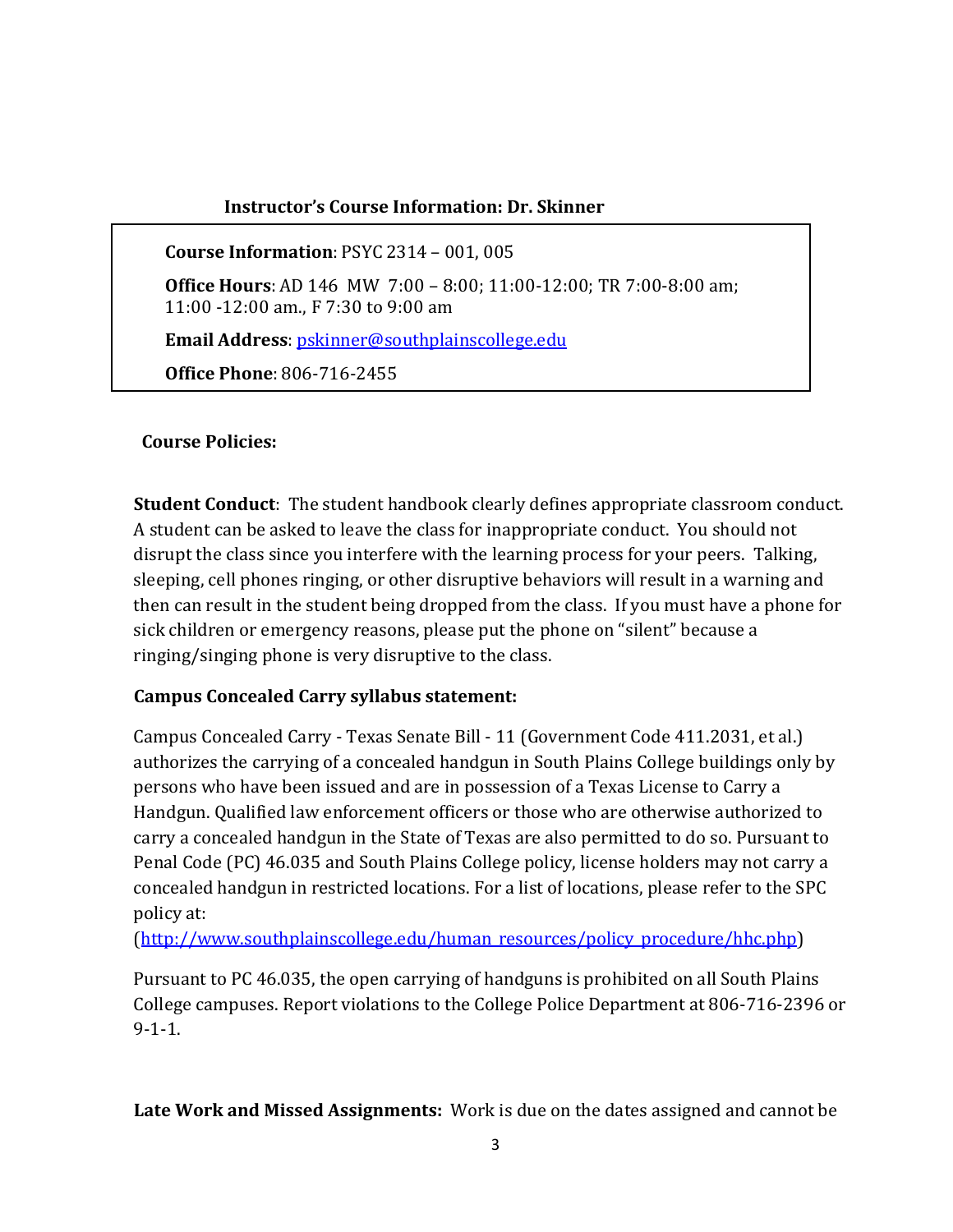made up if missed. The paper is due on the date assigned and there is a late penalty for each day the work is late.

**Appeal Process**: The process of appeal is outlined in the college catalog. Basically you would need to talk to the instructor, the department chair, and then the dean if the problem is not resolved. Be sure to always start with your instructor.

**Diversity Statement**: In this class, the teacher will establish and support an environment that values and nurtures individual and group differences and encourages engagement and interaction. Understanding and respecting multiple experiences and perspectives will serve to challenge and stimulate all of us to learn about others, about the larger world and about ourselves. By promoting diversity and intellectual exchange, we will not only mirror society as it is, but also model society as it should and can be. (Faculty Handbook 4.1.1.1)

**Equal Opportunity**: South Plains College strives to accommodate the individual needs of all students in order to enhance their opportunities for success in the context of a comprehensive community college setting. It is the policy of South Plains College to offer all opportunities without regard to race, color, national origin, religion, gender, disability or age. In addition, this instructor will not tolerate remarks nor gestures that can be construed to be sexist, racist, heterosexist or in any way disparaging to another person in this classroom.

**ADA Statement:** Students with disabilities, including but not limited to physical, psychiatric, or learning disabilities, who wish to request accommodations in this class should notify the Disability Services Office early in the semester so that the appropriate arrangements may be made. In accordance with federal law, a student requesting accommodations must provide acceptable documentation of his/her disability to the Disability Services Office. For more information, call or visit the Disability Services Office at Levelland Student Health & Wellness Center 806-716-2577, Reese Center (also covers ATC) Building 8: 806-716-4675, Plainview Center Main Office: 806-716-4302 or 806-296- 9611, or the Health and Wellness main number at 806-716-2529.

**Textbook:** Arnett, J. *Human Development: A Cultural Approach, 2nd edition.* Pearson. Note: The book is an ebook so you purchase the code and then go to Blackboard and to the Pearson site. You can purchase the printed version if you want for additional money or use the ebook which is totally linked to the assignments. You may also be able to purchase the book on Amazon or other sites. Just make certain that you have the right edition. We also have a copy of the text in the library. Any version will be acceptable since we will not have grades based upon any of the REVEL parts of the book.

**Attendance Policy**: You can check the school policy in the college catalog. In addition to the catalog policy, roll will be taken at each class session and a record of attendance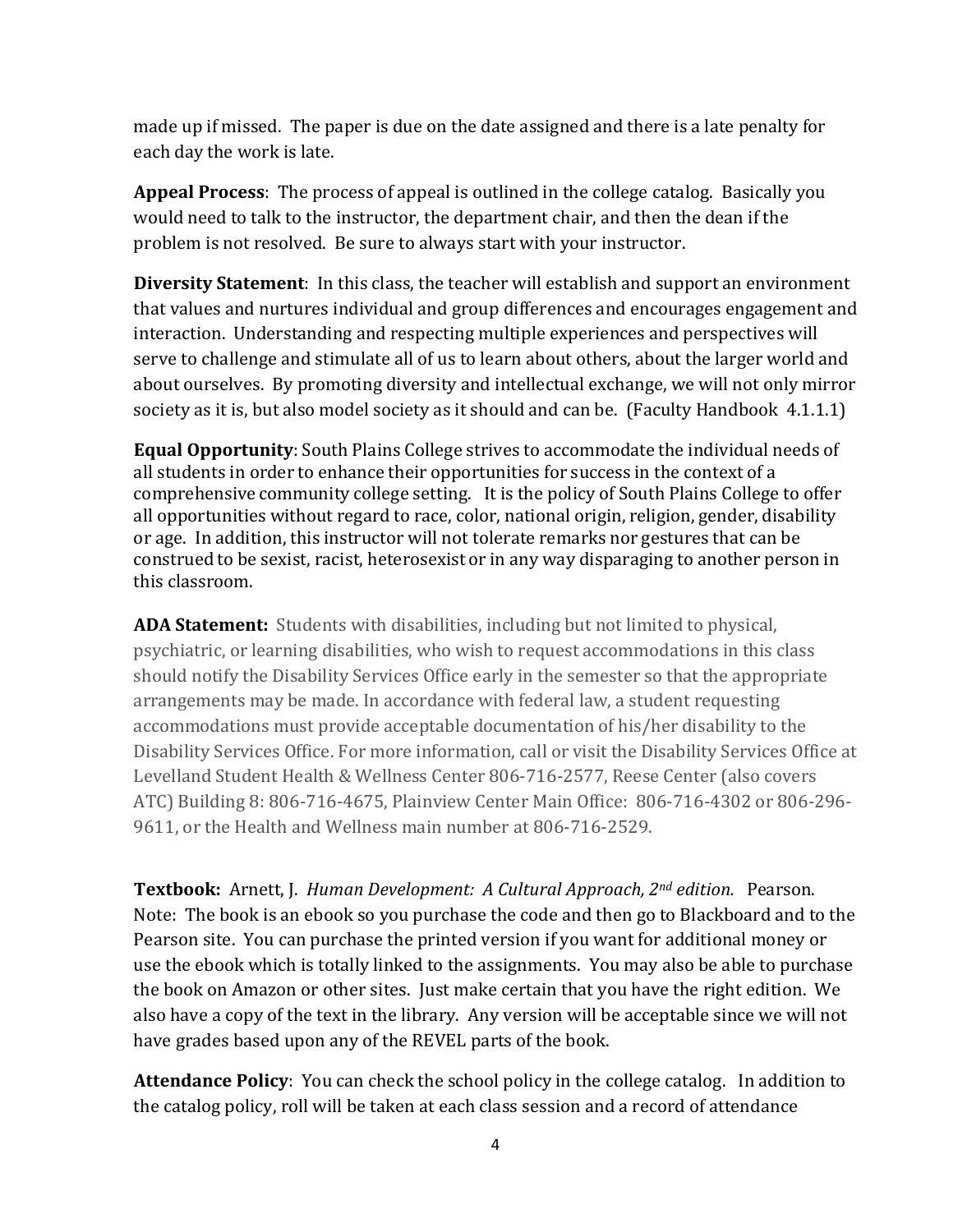maintained. You are expected to attend class. The material presented in class is not a duplication of the material in the textbook, and you will be responsible for all topics discussed in class as well as the assigned chapters in the text. **You may be dropped from the class with an X after five absences, regardless of your grade.**

**Writing Style: A**ll written assignments should be presented using the conventions of Standard Written English. South Plains College requires all students to become proficient in "academic English," a form of English that is typically used in academic, professional, and business contexts. While slang, regional idioms, and informal kinds of self-expression are appropriate in some contexts, they are out of place in academic writing. Writing instructors and professors in courses across the campus expect all students to demonstrate proficiency in using the conventions of academic English in their written work, whether it is in-class exams or take-home essays. Each instructor may also add additional requirements regarding written assignments that are contained in your syllabus.

**Academic Integrity:** You are expected to do your own work. You may not work with another person to complete your assignments, discussions, or when taking your exams. You may not copy another student's work and present it as your own. You may not allow another student to copy your work. Complete honesty is required of the student in the presentation of any and all phases of course work. If the instructor determines an assignment to be plagiarized, the result can range from a zero for that assignment to failure of the course. The result will be determined by the instructor. See SPC College Catalog for additional information.

**Grading Policy/Procedure**: You will have four exams worth 100 points each, a paper/project worth 100 points, and weekly assignments. Other grades may be added with daily papers that may be assigned. Your grade will be based upon a percentage of the total points with 90%=A; 80%=B; 70%=C; 60%=D; 59% and below = F.

**Special Requirements**: If you miss an exam, you cannot make it up, but your final exam will be counted twice. You can take an exam with another class if you must miss class for a valid reason. If you miss more than two exams, you will be asked to drop the class.

| Week of: | <b>Course Outline and Calendar</b><br><b>Topic</b> | <b>Chapter</b> | Exams/Papers/Holidays   |
|----------|----------------------------------------------------|----------------|-------------------------|
| 8/27     | A Cultural Approach                                |                |                         |
| 9/3      | Theories and Research                              | 1              | Labor Day on 9/4        |
| 9/10     | Genetics                                           | 2              |                         |
| 9/17     | Birth                                              | 3              | Exam 1 (Chap $1 \& 2$ ) |
| 9/24     | Infancy                                            | 4              |                         |